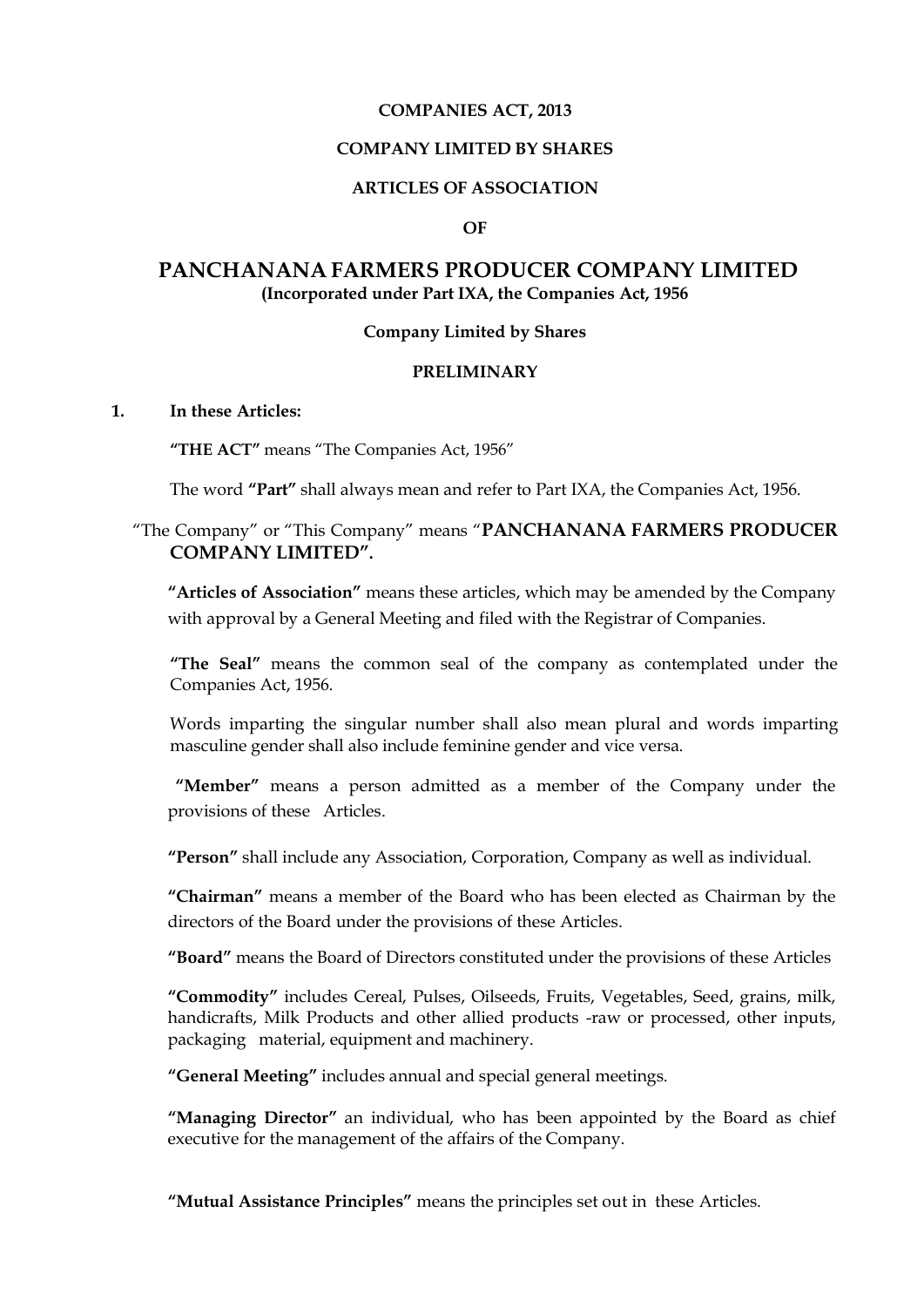"**Withheld price"** means part of the price due and payable for various crop produces and inputs supplied by any Member to the Producer Company; and withheld by the Producer Company for payment on a subsequent date.

**"Auditors"** shall mean and includes those persons appointed as such for the time being by the company.

**"Special Resolution", "Ordinary Resolution"** and "Resolution requiring Special Notice" respectively by the Act shall have the meaning assigned thereto.

**"The Office"** means the Registered Office for time being of the company.

"**The Registrar"** means the Registrar of Companies with whom the company is registered for the time being under section 2(4) of the Act.

**"Proxy"** includes attorney duly constituted under a power of attorney.

**"Ex-Officio Director"** means the Director appointed by some person by virtue of a power contained in these articles or in agreement between the company and the appointer.

**"Patronage"** means the use of services offered by the Company to its Members by participation in its business activities.

**"Patronage Bonus"** means payments made to members of the Company from out of the resultant surplus income.

Unless the context otherwise requires, words or expressions contained in these Articles of Association shall bear the same meaning as in the Act, or any statutory modification thereof in force on the date on which these Articles become binding on the Company.

### **TABLE "A" & provisions relating to a private limited company to apply**

The regulations contained in Table A of the first schedule of the Companies Act, 1956, shall apply to this Company in so far as they are applicable to a private company to the extent not varied, altered, amended, modified or substituted by the following articles. All the limitations, restrictions and provisions of the Act, other than those specified in Part IXA, applicable to a private company, shall, as far as may be, apply to the company, as if it is a private company under the Act in so far they are not in conflict with the provision of Part IXA.

### **PRODUCER COMPANY**

- 2. i) The company is a Producer Company within the meaning of Section 581A(i) of the Act.
	- ii) All the limitations, restrictions and provisions of the Act, other than those specified in Part IX A of the Act, applicable to a private company shall apply to this company, as if it is a private limited company in so far as they are not in conflict with the provisions of part IX A of the Act.
	- iii) The company is deemed to be a private Company within the meaning of Section 581C(5) of Companies Act, 1956 with a minimum paid-up capital of One Lakh Rupees or such higher paid up capitals as may be prescribed and accordingly,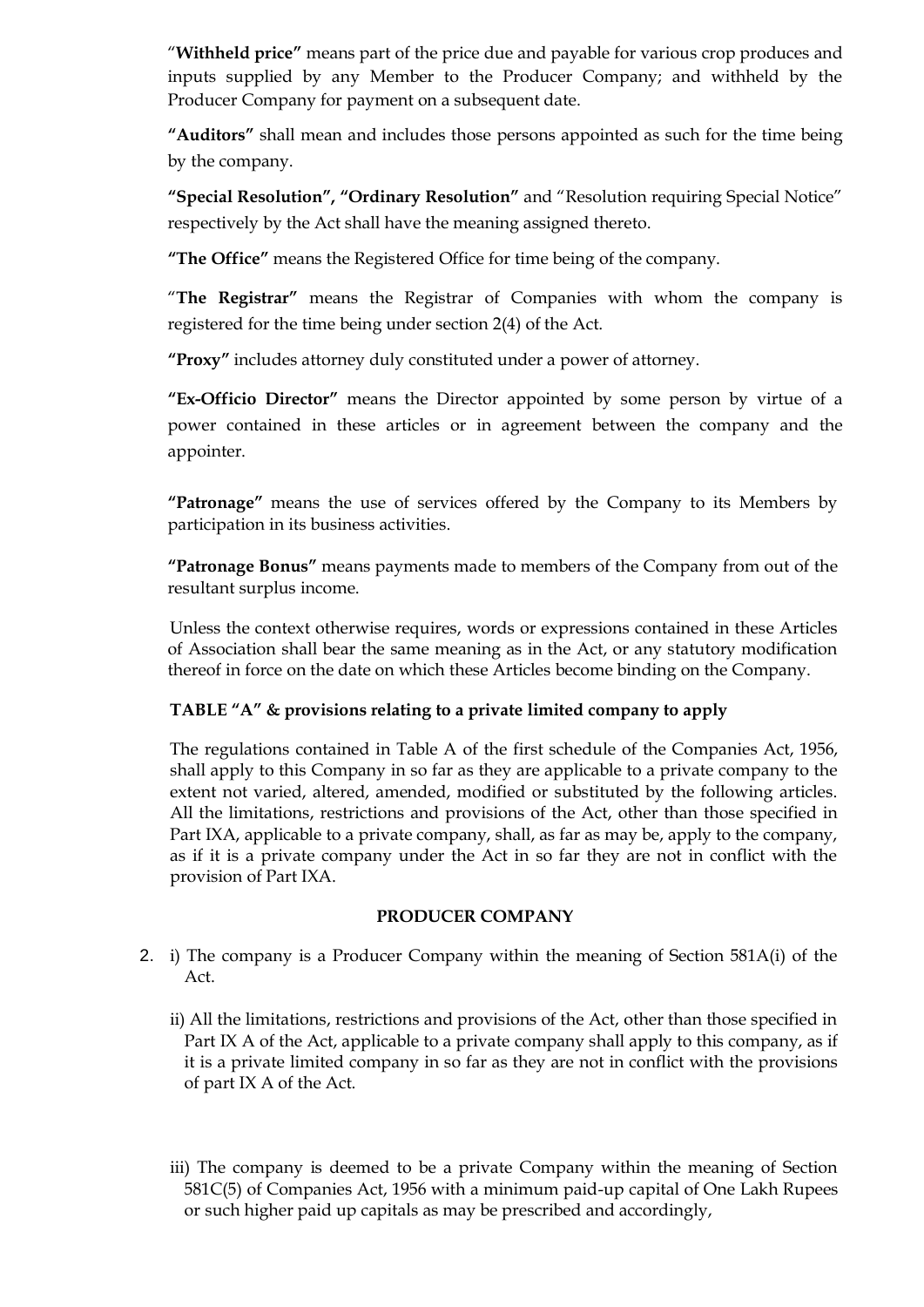a) Restricts the right to transfer its shares, if any:

b) Prohibits any invitation to the public to subscribe for any shares in, the company;

c) Prohibits any invitation or acceptance of deposits from persons other than its members.

# **FUNDS**

# **3. (i) Funds may be raised by**:

- a) Shares from new members;
- b) Additional shares in proportion to the business transacted with the Producer Company from time to time on the terms and conditions as decided by the Board of the Producer Company and communicated to the members
- c) Loans from any financial institution;
- d) Grants, aids and subsidies;
- e) Donations

(ii) The Funds of the kind specified in c) above to be raised, shall not exceed ten times the total of paid up share capital and reserve fund less accumulated losses.

iii) The Producer Company may accept funds from any development agency or any other financing institution in the form of loans or grants or in any other forms except equity capital, as per the terms and conditions prescribed by such institutions as may be mutually agreed upon.

### **SHARES**

5. The Share capital of the company is as mentioned in Memorandum of Association with power to increase or reduce the same in accordance with the provisions of the Act.

Subject to the provisions of these articles, the shares shall be under the control of the Board of Directors who may allot or otherwise dispose of the same to such as the Board of Directors thinks fit subject to the provisions of article 4 hereof.

- 6. The Board may issue and allot share in capital of the Company as payment or part payment for any produce sold or goods supplied or for services rendered or to be rendered to the Company.
- 7. In the case of the joint holders of shares, only the person whose Name stands first in the register as one of the joint holder of the share, shall be deemed to be the sole holder thereof for matters connected with the Company.
- 8. The Company shall have the power to purchase its own securities subject to Section 77A, 77AA, 77B of the Companies Act, 1956 as amended from time to time.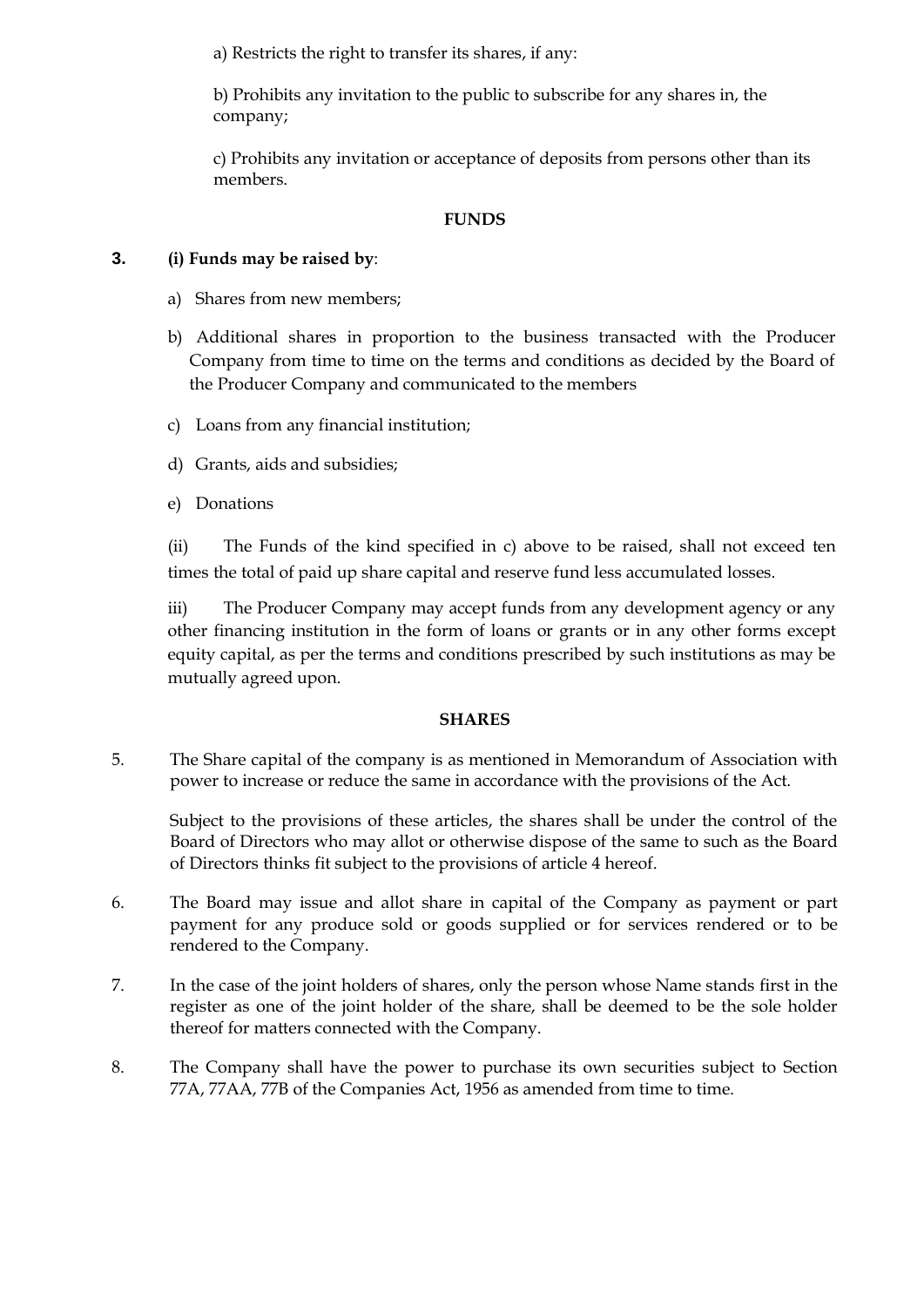### **MEMBERSHIP – QUALIFICATION, CONTINUANCE AND CANCELLATION**

- 9. The Membership shall be voluntary and available, to all the eligible persons who can participate or avail of the facilities or services of the company, and are willing to accept the duties of membership.
- 10. The quantum and period of patronage and other eligibility criteria for active membership shall be decided by the Annual General Body Meeting of every year.
- 11. The Board of Directors shall admit members with prior concurrence of the majority of members present in a General Body Meeting.
- 12. No person, who has any business interest, which is in conflict with business of the company, shall become a Member of the company.
- 13. A Member, who acquires any business interest, which is in conflict, directly or indirectly, with the business of the Company shall cease to be a Member of the Company and shall be removed as a Member in accordance with the articles.
- 14. The voting rights of the members shall be as per the provisions contained in Section 581D of the Act irrespective of the share holding and may be restricted to only active members if so decided by a special or General Meeting.
- 15. Notwithstanding anything contained in sub-section (1) or sub-section (2) of Section 581D of the Companies Act, 1956, the company may restrict the voting rights to active members, if any in a special or general meeting of the company.

#### **BENEFITS TO MEMBERS**

- 16 Every Member shall initially receive only such value for the produces supplied to the Producer Company as the Board may determine, and the withheld price may be disbursed at a later date during the financial year, in cash or in kind or by allotment of equity shares, in proportion to the value of various produces supplied to the Producer Company to such extent and in such manner and subject to such conditions as may be decided by the Board.
- 17. Every member shall, on the share capital contributed, receive only a limited return which shall be determined and revised by the Board.

### **DISTRIBUTION OF SURPLUS**

18. The surplus arising out of the operations of the company shall be distributed in an equitable manner by :

Providing for the development of the business of the company and others on the principles of mutuality and techniques of mutual assistance.

Providing for Common facilities and

Distributing amongst the Members, as may be admissible in proportion to their respective participation in the business.

19. The Company shall actively co-operate with other Producer Companies and other institutions, organizations, associations, Trusts and Non Governmental Organizations following or adopting similar principles at local, national or international level as to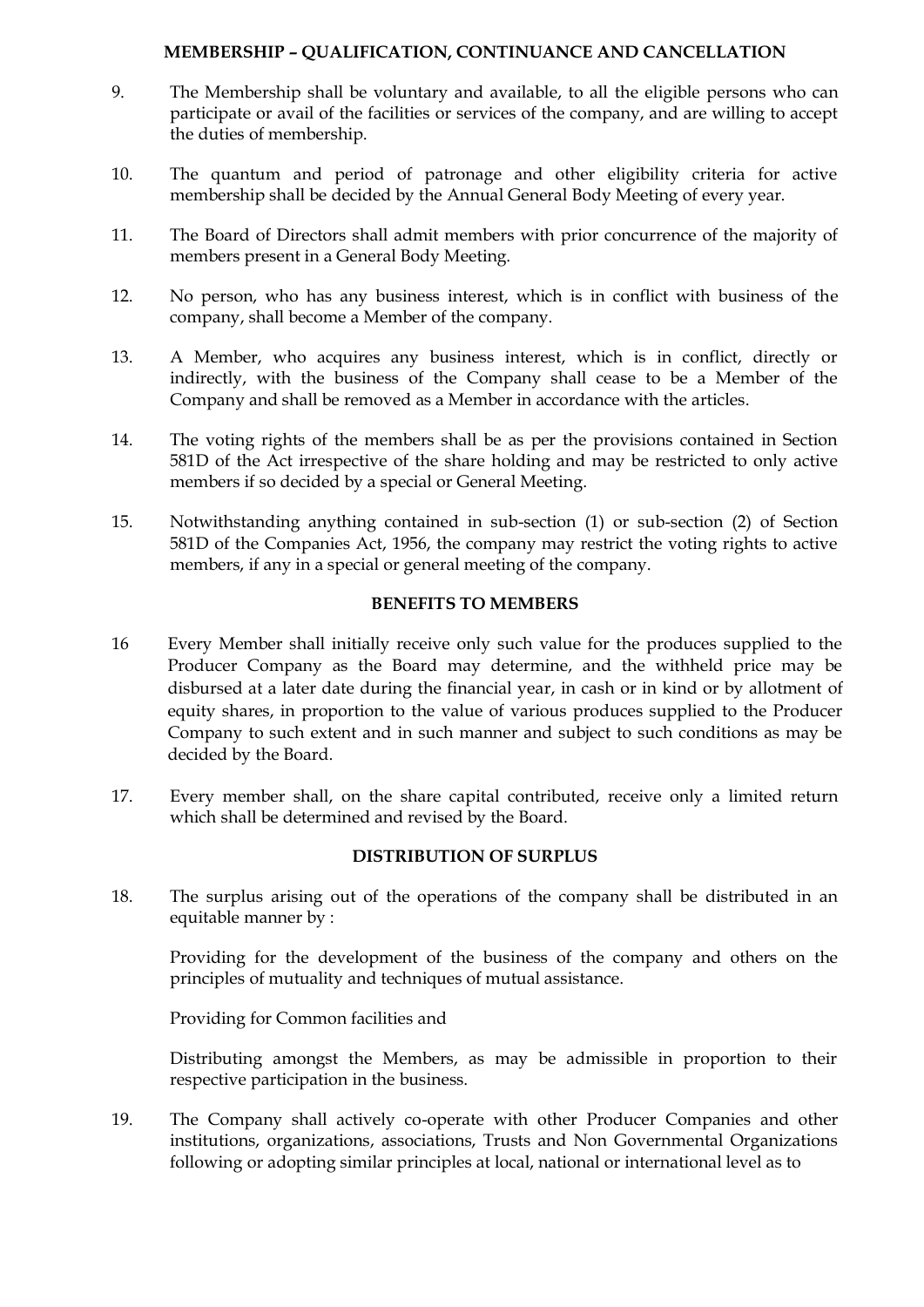best serve the interest of its Members and the communities the company purports to serve.

#### **TRANSFER OF SHARES**

- 20. The transferability of shares shall be subject to the restrictions contained in these regulations:
- 21. A member of the company may, after obtaining the previous approval of the Board, transfer the whole or part of his shares along with any special rights, to an active Member at par value.
- 22. The Board may refuse, without any prior notice, to register any transfer of shares.
	- (a) Where the Shares are not fully paid up;
	- (b) Where the company has lien on the said share or shares;

Without stating any reason therefore, where it is not proved to their satisfaction that the proposed transferee is a responsible person;

- 23. Where such a transfer is opposed to law or is in contravention of any provisions of the Act or Articles.
	- i. Every member shall, within 3 months of his becoming a Member in the company, nominate in the prescribed form for nomination, a person to whom his shares in the company shall vest in the event of his death.
	- ii. Such a nominee, on the death of a member, shall become entitled to all the rights in the shares of the company and the Board of Directors of the company shall transfer the shares of the deceased Member to the nominee.

Provided, where the nominee is not a producer, the Board shall direct the surrender of shares together with special rights, if any, to the company at par value or such other value as may be determined by the Board.

- 24. Where the Board of Directors of the Company is satisfied that :
	- i. Any Member has ceased to be a primary producer or;
	- ii. Any Member who has failed to retain his qualifications to be a Member as specified in these Articles.

The Board shall direct the surrender of shares together with special rights, if any, to the company at par value or such other value as may be determined by the Board, after serving a notice in writing and giving an opportunity of being heard.

### **GENERAL MEETINGS**

- 25. The First annual general meeting of the company shall be held within 90 days from the date of incorporation.
- 26. The Members shall adopt the articles of the company and appoint directors of its Board in the annual general meeting.
- 27. An Annual and other General Meeting of the Company may be called by giving not less than fourteen days notice in writing.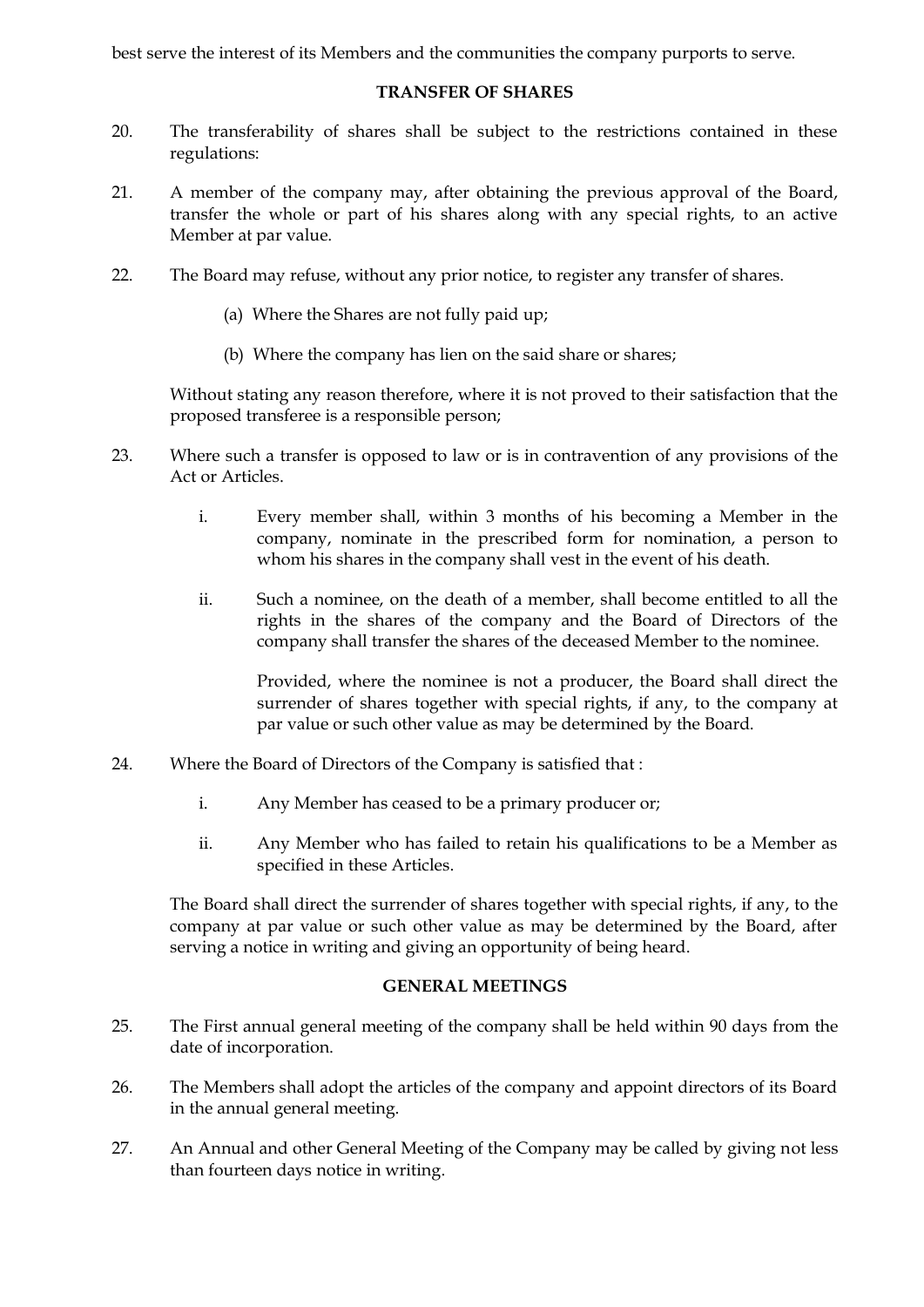28. The notice of the annual and other general meeting, indicating the date, time and place of the meeting shall be sent to every Member and auditor of the company.

The notice calling the annual general meeting shall be accompanied by the following documents, namely : -

- i) the agenda of the annual general meeting;
- ii) the minutes of the previous annual general meeting or the extra ordinary general meeting;
- iii) the names of candidates for election, if any, to the office of director including a statement of qualifications in respect of each candidate;
- iv) the audited balance sheet and profit and loss accounts of the Company, if any, together with a report of the Board of Directors
- v) the text of the draft resolution for appointment of auditors ;
- vi) the text of any draft resolution proposing amendment to the memorandum or articles to be considered at the general meeting, along with the recommendations of the Board.
- 29. The report of the Board of Directors shall consist
	- i) the state of affairs of the Company:
	- ii) the amount proposed to be carried to reserve :
	- iii) the amount to be paid as limited return on share capital :
	- iv) the amount proposed to be disbursed as patronage bonus :
	- v) the material changes and commitments, if any, affecting the financial position of the Company, which have occurred in between the date of the annual accounts of the Company to which the balance-sheet relates and the date of the report of the Board:
	- vi) any other matter of importance relating to energy conservation, environmental protection, expenditure or earnings in foreign exchanges :
	- vii) any other matter which is required to be, or may be, specified by the Board;
- 30. No business shall be transacted at any general meeting unless a quorum of one fourth of the total number of members of the company is present at the time when the meeting proceeds to business.
	- i. The provisions of Section 176(2) of the Act, shall not apply to the Company, as the proxy shall be a member of the company.
	- ii. The provisions of Section 173(2) of the Act shall not apply to the Company.
- 31. The Board of Directors shall, on the requisition made in writing, duly signed and setting out the matters for considerations, made by one third of members entitled to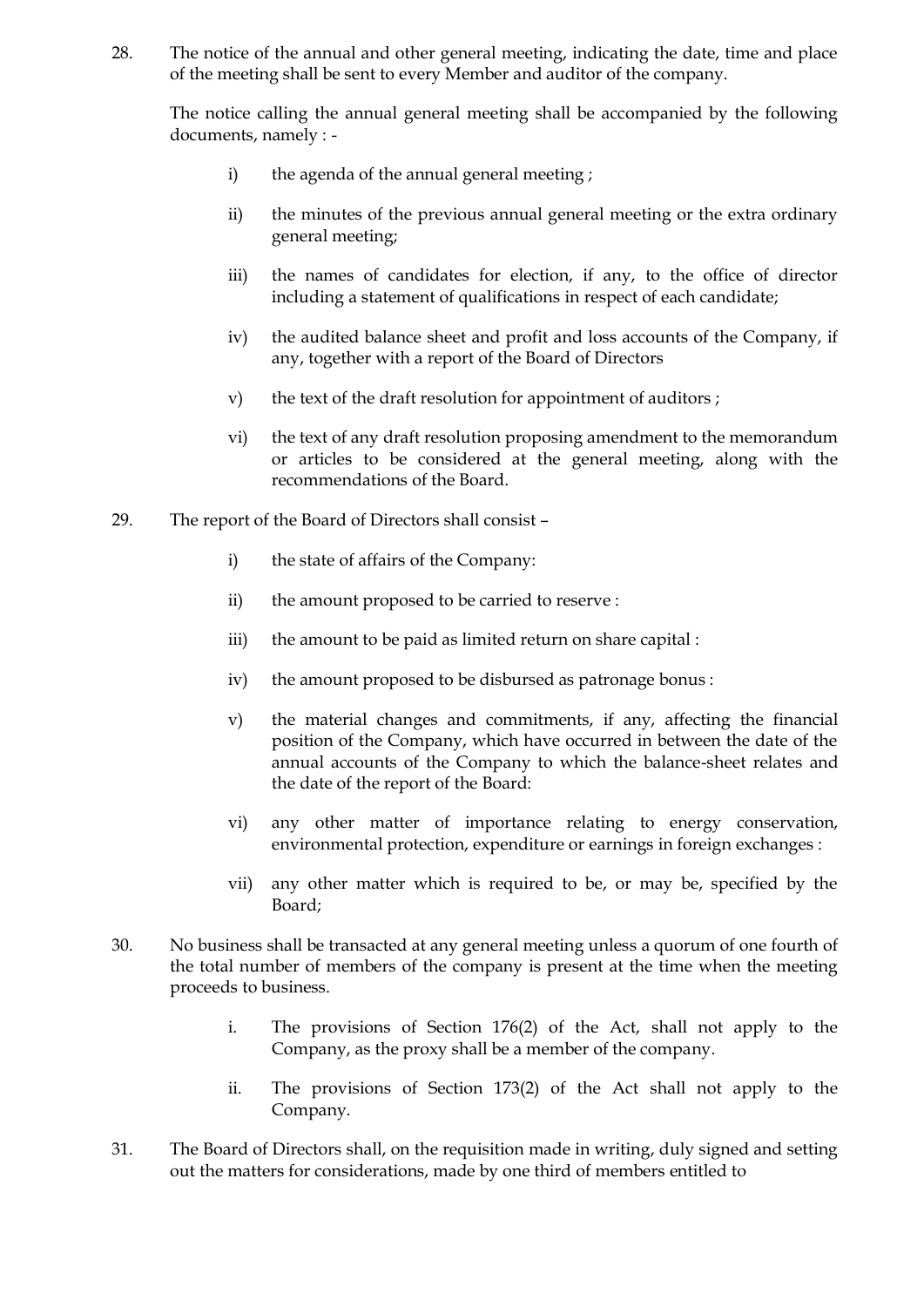vote in any General Meeting, proceed to call an extra ordinary General Meeting in accordance with the provisions of the Act.

#### **DIRECTORS**

- 32. The Company shall be administered by a Board of Directors in the manner consistent with the provisions of the Part IXA of the Companies Act, 1956, and the Board shall be accountable to the Members.
- 33. Until otherwise determined by a special resolution duly passed at a general meeting of the company and subject to the provisions of Section 581O and 581P of the Act, the number of directors shall not be less than five and not more than fifteen.
- 34. The following persons shall be the first Directors of the Company from the date of incorporation:

**1. MR. RUSHI BISIKESHAN NAIK 2. MR. TUKUNA MALABISOYA 3. MR. KHALIA GOUDA 4. MR. RUSHIA SWAIN 5**. **MR. BANITA GOUDA**

- 35. Every person elected or appointed, as the case may be, as a director shall hold office of a director for a period not less than one year but not exceeding 5 years.
- 36. One third of the total number of Directors excluding expert Directors and Chief Executive shall retire by rotation at the Annual General Body Meeting and subject to the Regulations contained herein, Section 256 of the Act shall be applicable for ascertainment of Directors retiring by rotation.
- 37. If at any time the company obtains any loans from any Banks or other financial institutions and it is a term of such loan that the institution shall have the right to appoint one or more directors to the Board of the Company, then subject to the terms and conditions of such loans, the Banks or Financial Institutions shall be entitled to appoint one or more Directors as the case may be, to the Board of the Company and to remove from office any Director so appointed and to appoint another who resigns or otherwise vacates his office. Any such appointment or removal shall be made in writing and shall be signed by the Banks or Financial Institutions or by any person duly authorized by it and shall be served at the office of the company. The Director or Directors so appointed shall be referred to as "Export Director or Directors" for the purpose of these Articles.
- 38. Unless otherwise determined by the company in general meeting, each Director, including an expert director and an additional director shall be entitled to receive out of the funds of the company for his services and attending meeting of the Board or a Committee of the Board, as decided by the members from time to time such fee per meeting of the Board or a committee of the Board attended by him as may be determined by the Board from time to time. In addition to this, the directors shall be entitled to be paid their traveling, hotel and other expenses actually incurred in consequence of their attending and returning from meeting of the Board or any committee thereof.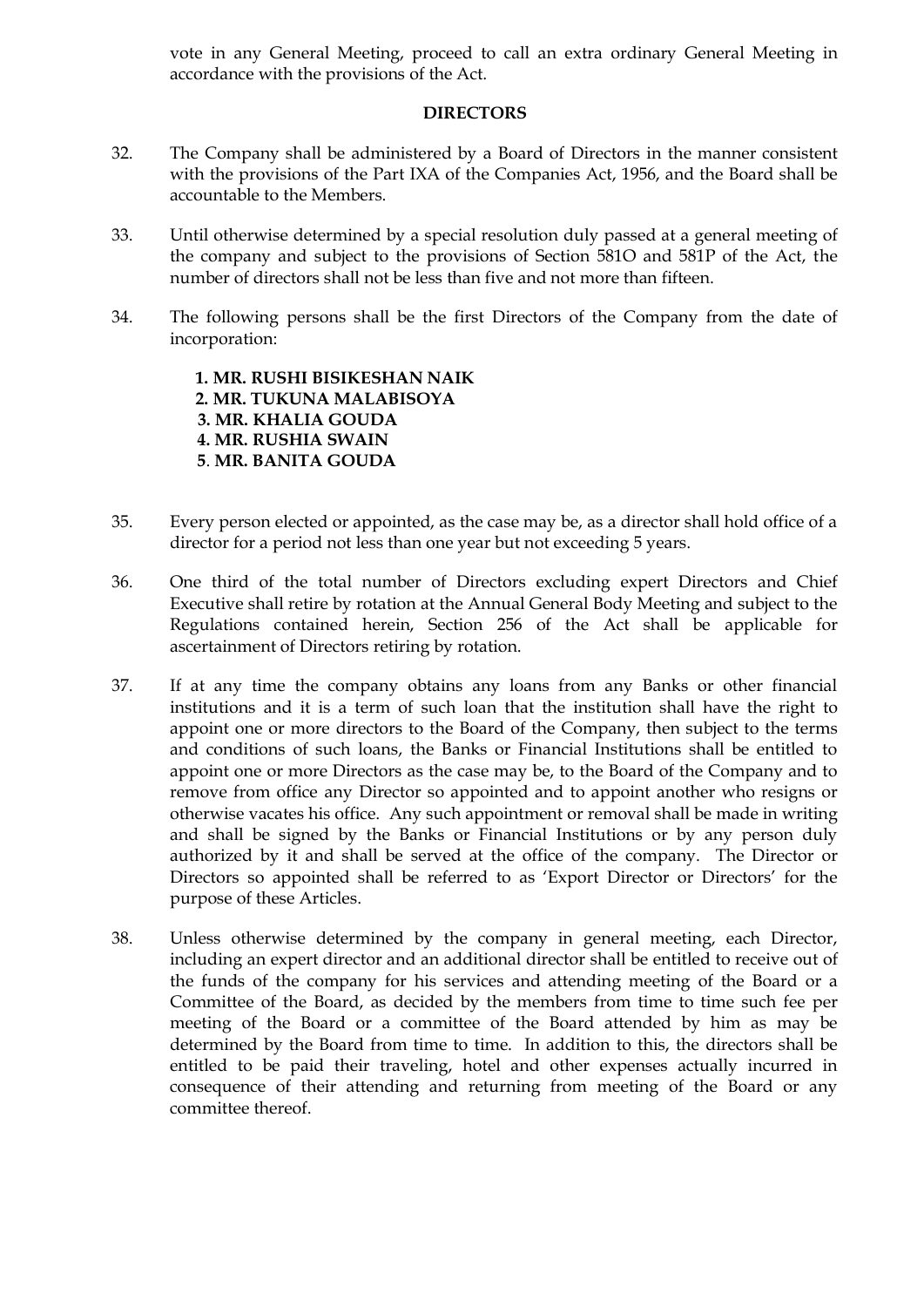### **APPOINTMENT AND RETIREMENT OF DIRECTORS**

- 39. The Board shall have the power from time to time, to appoint, co-opt one or more expert directors or an additional director not exceeding one-fifth of the total number of directors or appoint any other person as an additional Director on the Board for such period as the Board may deem fit. However, the total number of Directors shall not at any time exceed the number as fixed in these Articles of Association.
- 40. The expert directors shall not have the right to vote in the elections of the Chairman but shall be eligible to be elected as Chairman.
- 41. If any Director vacates his office before the expiry of his term of office in the normal course the resulting casual vacancy may be filled up by Board but any person so appointed shall retain office only for the un expired term of the vacating Director.
- 42. The office of the Director shall become vacant as provided in Section 581Q of the Act.

### **CHAIRMAN**

43. The Chairman of the Board of Directors shall be the Chairman of the Company and the Board may elect the Chairman for such period as they decide. The Chairman shall have such powers, rights and duties as specified in Act.

# **APPOINTMENT OF THE COMPANY SECRETARY**

- 44. If the average annual turnover exceeds five crore rupees in each of three consecutive financial years, the Producer Company shall have a whole-time secretary.
- 45. No individual shall be appointed as whole time secretary unless he possesses membership of the Institute of Company Secretaries of India constituted under the Company Secretaries Act, 1980.

### **CHIEF EXECUTIVE**

46. The Board may appoint a Chief Executive in terms of Section 581W of the Act who shall be entrusted with substantial powers of the board subject to the superintendence and control of the Board. The day to day management of the Company shall be vested by the Board of Directors, with the Chief Executive, Managing Director, Director Technical, Director Operational or whole time Director, who shall be nominated by the Board and shall be responsible for such duties as are conferred by Articles of Association and by the Board of Directors from time to time.

### **POWERS OF THE BOARD & PROCEEDINGS OF MEETING**

47. Subject to the provisions of the Act, the Control and management of the Company shall be vested in the Board who shall be entitled to exercise all such powers, and to do all such acts and things as the Company is authorized to exercise and do; provided that the Board shall not exercise any power or do any act or thing which is directed or required, whether by the Act or any other statue or by the Memorandum of the company or by these articles or otherwise, to be exercised or done by the Company in General Meeting. Provided further that in exercising any such power or doing any such act or thing, the Board shall be subject to the provisions in that behalf contained in the Act or any other statute or in the Memorandum of the Company, or in these Article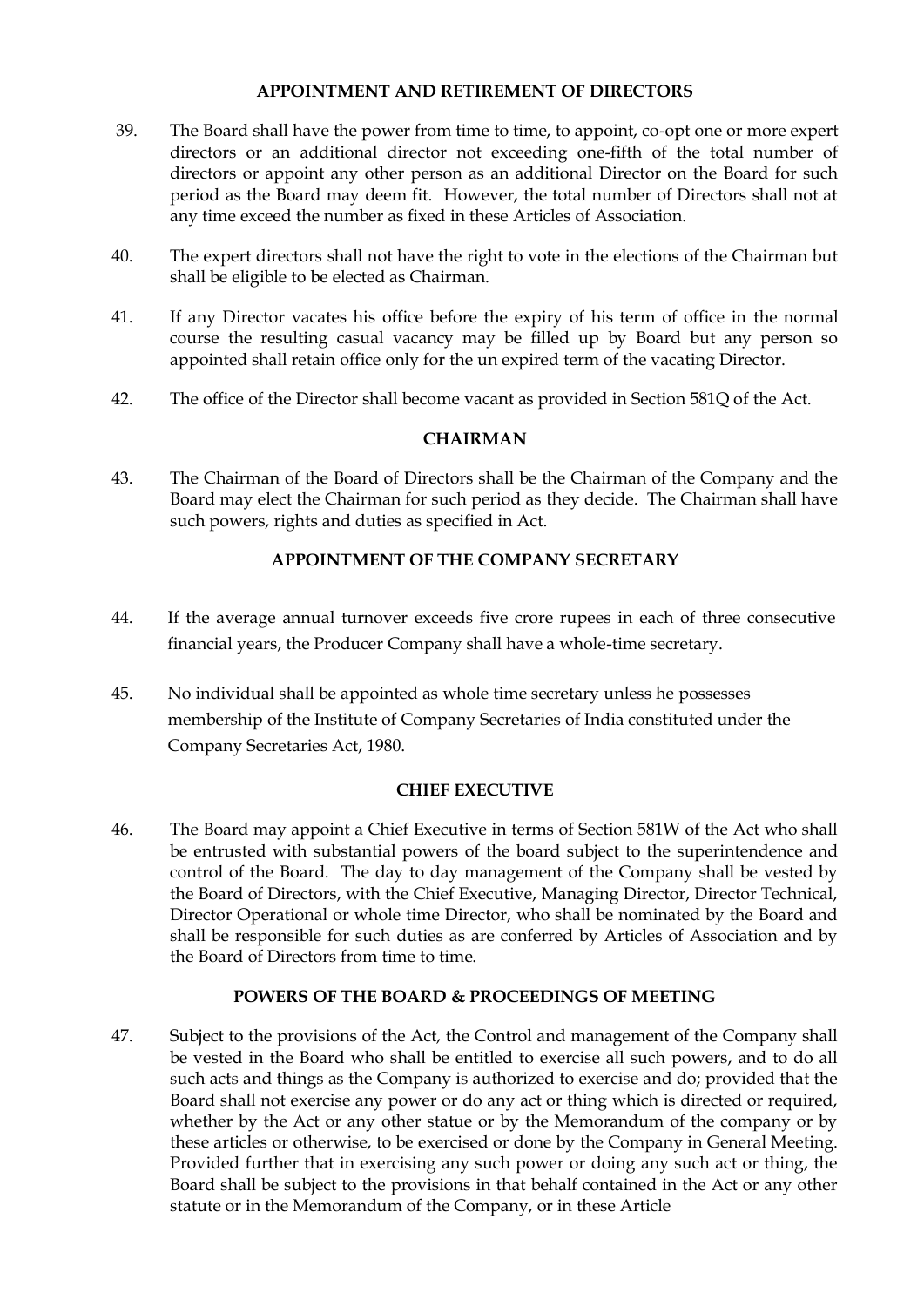or in any regulations not inconsistent therewith and duly made thereunder, including regulation made by the Company in General Meeting, but no regulation made by the Company in General Meeting shall invalidate any prior act of the Board which would have been valid if that regulation had not been made.

- 48. The Board may, subject to the provisions of Section 581R of the Act from time to time and at any time, delegate any of its powers to a committee consisting of such Director or Directors as it thinks fit, and may, from time to time, revoke such delegation. Any committee so formed shall, in the exercise of the powers so delegated, confirm to any regulations that may from time to time be imposed upon it by the Board.
- 49. The Meetings and proceedings of any such committee consisting of two or more members shall be governed by the provisions herein contained for regulating the meetings and proceedings of the Board so far as the same are applicable thereto, and are not superseded by any regulations made by the Board under these articles.
- 50. All cheques, promissory notes, drafts, hundies, bills of exchange and other negotiable instrument and all receipts for moneys paid to the Company, shall be signed, drawn, accepted, endorsed, or otherwise executed as the case may be, by such person and in such manner as the Board shall from time to time by resolution determine.
- 51. A meeting of the Board shall be held at least once in every three months and at least four such meetings shall be held every year, for conduct of business and the Chairman may adjourn and otherwise regulate the meetings and proceedings. Except in urgency, no board meeting shall (save where the Directors unanimously agree otherwise) be held unless at least seven days prior notice in writing has been given to the Directors.
- 52. A Director may, at any time, and the Chief Executive shall, upon the request of a Director, may at any time, convene a meeting of the Board.
- 53. The quorum for the meeting of the Board of Directors shall be one-third of the total strength of directors subject to a minimum of three. If a quorum is not present within thirty minutes from the time appointed for holding a meeting of the Board, it shall be adjourned until such date and time, as the chairman of the Board shall decide.
- 54. A meeting of the Board at which a quorum is present shall be competent to exercise all or any of the authorities, powers and discretions by or under these Article or the Act for the time being vested in or exercised by the Board.
- 55. Any question arising at any meeting shall be decided by a majority of votes and in case of an equality of votes, the Chairman shall have a second or casting vote.
- 56. Save as other provided in section 581R, the following matters shall be decided in a meeting of the Board of Directors by means of resolution passed at its meeting.
	- i) The Company entering into a new area of activity.
	- ii) The Company executing or entering into contracts of value exceeding Rs.2,00,000/- and all kinds of collaboration agreements with any company or individuals or firms or any organisation.
	- iii) Sub-licensing
	- iv) The appointment of senior executive personnel
	- v) The Winding up of the Company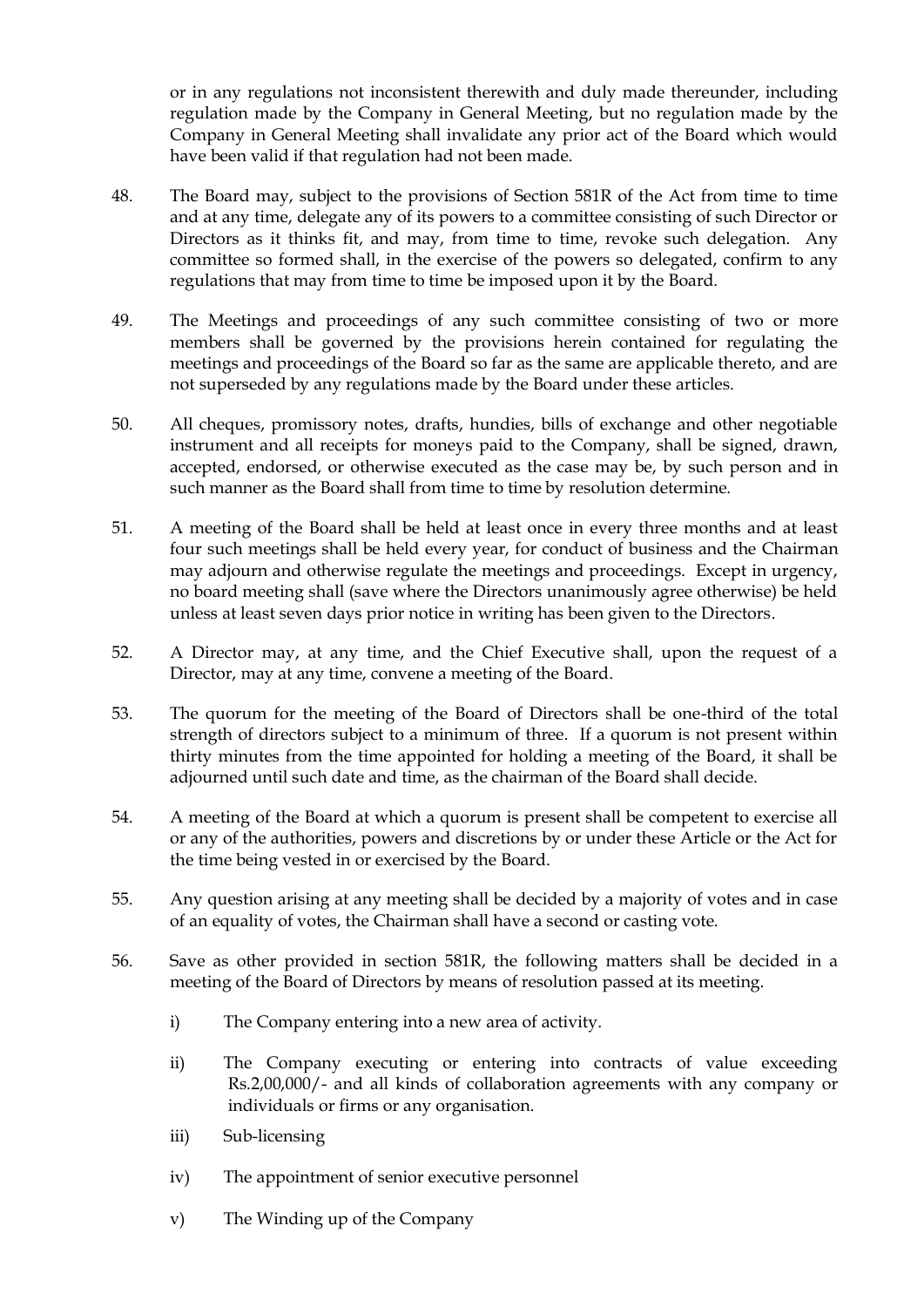- vi) Change in the name of the company
- vii) To appoint any Committee.
- viii) Provide financial assistance to the Members of the company by way of credit facility to any member in connection with the business of the company for a period not exceeding six months
- ix) Provide loans and advances, against specified securities to any Member, repayable within a period exceeding 3 months but not exceeding 7 years from the date of disbursement of such loan or advances. Provided that any loan or advance to any director or his relative shall be granted only after the approval by the Members in a general meeting.
- 57. Subject to the provisions of the Act, a Chief Executive, Managing, Technical, Operational or whole time directors shall, in addition to the remuneration payable to him as a Director of the company under these articles, receive such additional remuneration as may from time to time be sanctioned by the Company in General Meeting.
- 58. The Directors may adopt any Agreements or Contracts entered into prior to incorporation of the Company by promoters with any persons in order to fulfill the Company's objects.

#### **WITHHELD PRICE**

59. The with held price may be determined and distributed to the members at such intervals as decided by the Board.

#### **PATRONAGE BONUS**

- 60. The Board shall;
	- a. Evolve a system for ascertaining the patronage that is, use of services offered by the company and participation in the business activities of the company, of each member.
	- b. Determine the patronage bonus to each member in the ratio of patronage
	- c. Disburse such bonus either in cash or by issue of equity shares of partly in cash and partly by shares

#### **RESERVES**

61. The Company shall maintain a general reserve as required under Section 581ZI of the Act.

### **LOAN TO MEMBERS**

62. The Board may provide financial assistance to the members subject to the provisions of section 581ZK of the Act.

### **BORROWING POWERS**

63. Subject to Section 58A and 292 of the Act, and Regulations made there under and Directions issued by the RBI the Board of Directors shall have the power, from time to time and at their discretion to borrow, raise or to secure the payment of any sum of money for the purpose of the Company in such manner and upon terms and conditions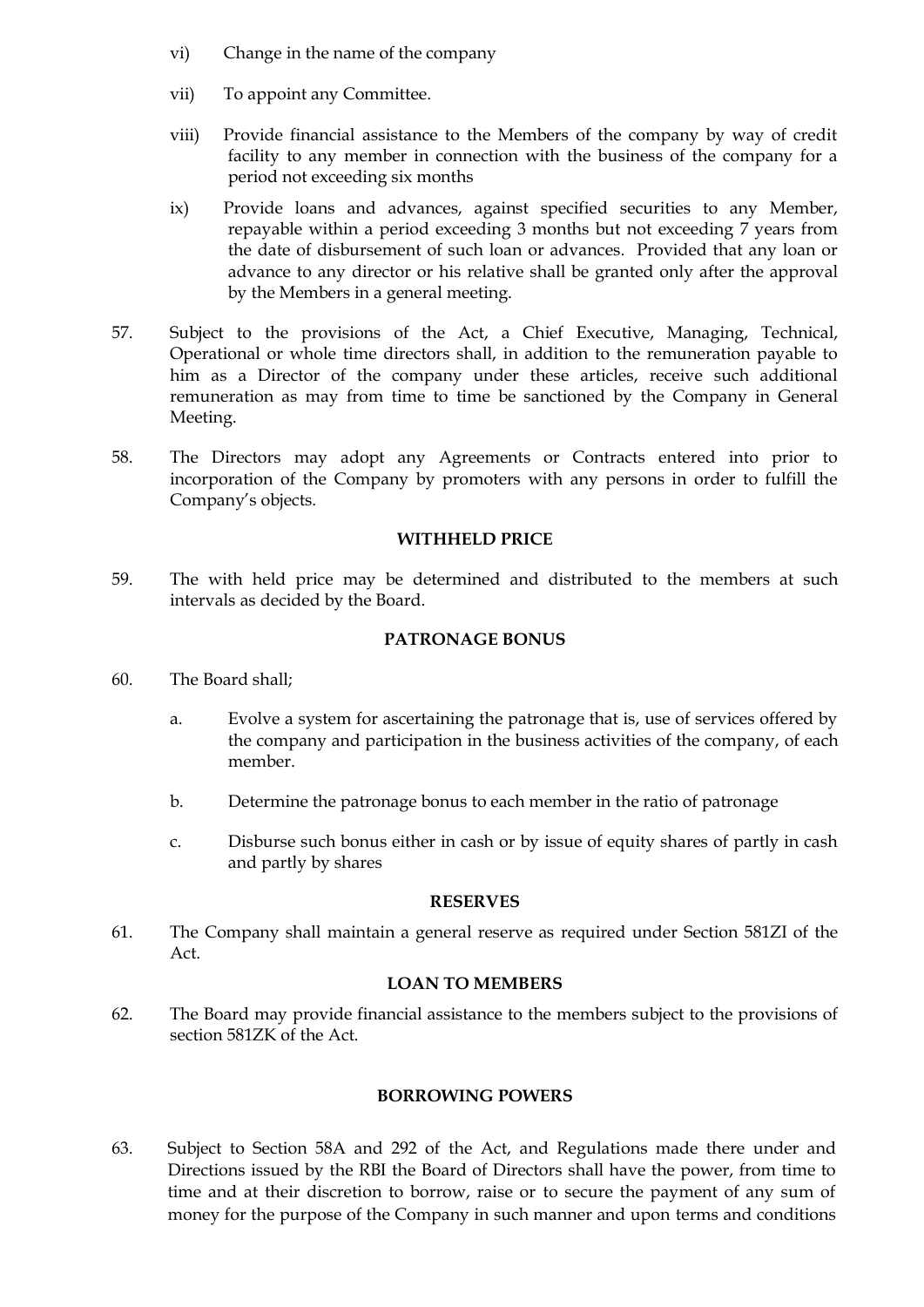in all respects as they think fit and in particular by mortgage charged upon all or any of the properties of the Company both present and future including its uncalled capital for the time being.

64. The Board may rise funds by borrowings subject to the provisions of the Act.

#### **SPECIAL USER RIGHTS**

65. The Board may provide special user rights to active members and the company may accordingly issue the appropriate instruments to the members in respect of such special rights.

#### **BONUS SHARES**

66. The Company may upon recommendation of the Board and passing a resolution in general meeting issue bonus shares by capitalization of amounts from general reserve or special reserves in proportion to the shares held by the members.

# **AMALGAMATION, MERGER OR DIVISION**

- 67. The Company may by a resolution passed at its general meeting :
	- a. Decide to transfer its assets and liabilities, in whole or in part, to any other Producer Company, which agrees to such transfer by a resolution passed as its General Meeting.
	- b. Divide itself into two or more new Producer Companies.
- 68. Any member or any creditor not consenting to the resolution for amalgamation, merger or division shall, during the period of one month of the date of service of the notice on him have the option
	- a. In the case of any such member, to transfer his shares with the approval of the Board to any active member there by ceasing to continue as a member of the company or
	- b. In the case of a creditor to withdraw his deposit, loan or advance as the case may be.
	- c. Any member or creditor who does not exercise his option within the period of one month shall be deemed to have consented to the resolution.
- 69. A resolution under clause 61 shall not take effect until the expiry of one month or until the assent there to of all the member and creditors has been obtained, which ever is earlier.

### **LIMITED RETURN**

70. The Board of directors shall fix the limited Return and have power, subject to the provisions of the Act, to determine and distribute dividend to the members out of the profits of the company. Such dividend shall not, however exceed such percent of the net profit for the year as fixed by the Board.

### **DISTRIBUTION OF FUNDS**

71. Funds, if available, after meeting the liabilities in the event of dissolution or liquidation of the company shall be disposed of or distributed as may be resolved by the members in the General Meeting.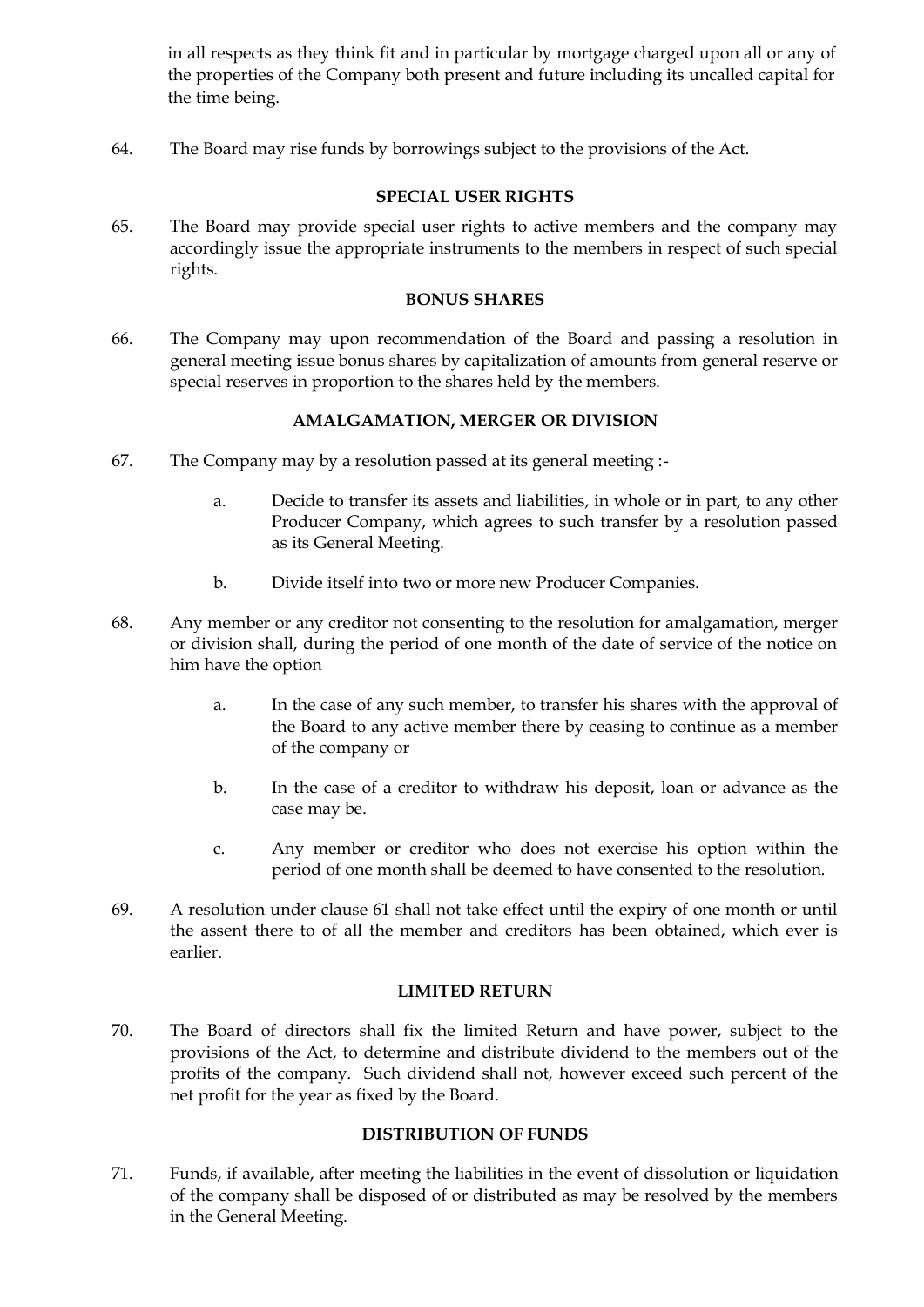#### **RIGHT OF INFORMATION**

72. The Members shall be entitled to obtain information relating to General Business of the company if requisition is made in writing. The Board may however refuse to divulge any information, which the Board considers confidential in the interest of the company.

#### **INVESTMENTS**

- 73. The reserves of the company shall be invested to secure the highest returns available from approved securities, fixed deposits, units; bonds issued by the government or cooperative or scheduled bank or in such other mode as may be prescribed by the Act.
- 74. The Company may for promotion of its objectives acquire the shares of another Producer Company.
- 75. The Company may subscribe to the share capital of or enter into any agreement or another arrangement, where by way of formation of its subsidiary company joint venture or in any other manner with any body corporate, for the purpose of promoting the objects of the company by special resolution.
- 76. The investment in shares shall be subject to section 581ZL(4) of the Act.
- 77. The Board may with the previous approval of members by a special resolution dispose of any of the investments referred to in above clauses.

# **ACCOUNTS AND AUDIT**

- 78. The Company shall keep at its registered office proper books of accounts in terms of section 581ZE of the Act.
- 79. The company shall have an internal audit of its books of account carried out at such intervals and in such manner as may be specified by the Board of Directors from time to time. A Chartered Accountant or a firm of Chartered Accountants shall carry out the audit.
- 80. The Books of Account and other books and papers shall be open for inspection by any Director, Registrar or any other officer authorized by the Central Government in this behalf.
- 81. The Board shall, from time to time, determine whether and to what extent, and at what time and places, and under what conditions or regulation, the Books of Accounts and books and documents of the Company shall be opened to the inspection of the members not being Directors and no member (not being a Director) shall have any right of inspecting any Books of Account or book or document of the Company except as conferred by law or authorized by the Board or by the Company in General Meeting.

# **AUTHENTICATION OF DOCUMENTS**

82. Any Director, Chief Executive, Manager or the Secretary or any person appointed by Board for the purpose shall have power to authenticate any documents affecting the constitution of the Company and any resolutions passed by the Company or the Board, and any books, records, documents and accounts relating to the business of the company, and to certify copies thereof or extracts there from as true copies or extracts and where any books, records, documents or accounts are kept elsewhere than at the office the local manager or other officer of the Company having the custody thereof shall be deemed to be a person appointed by the Directors as aforesaid.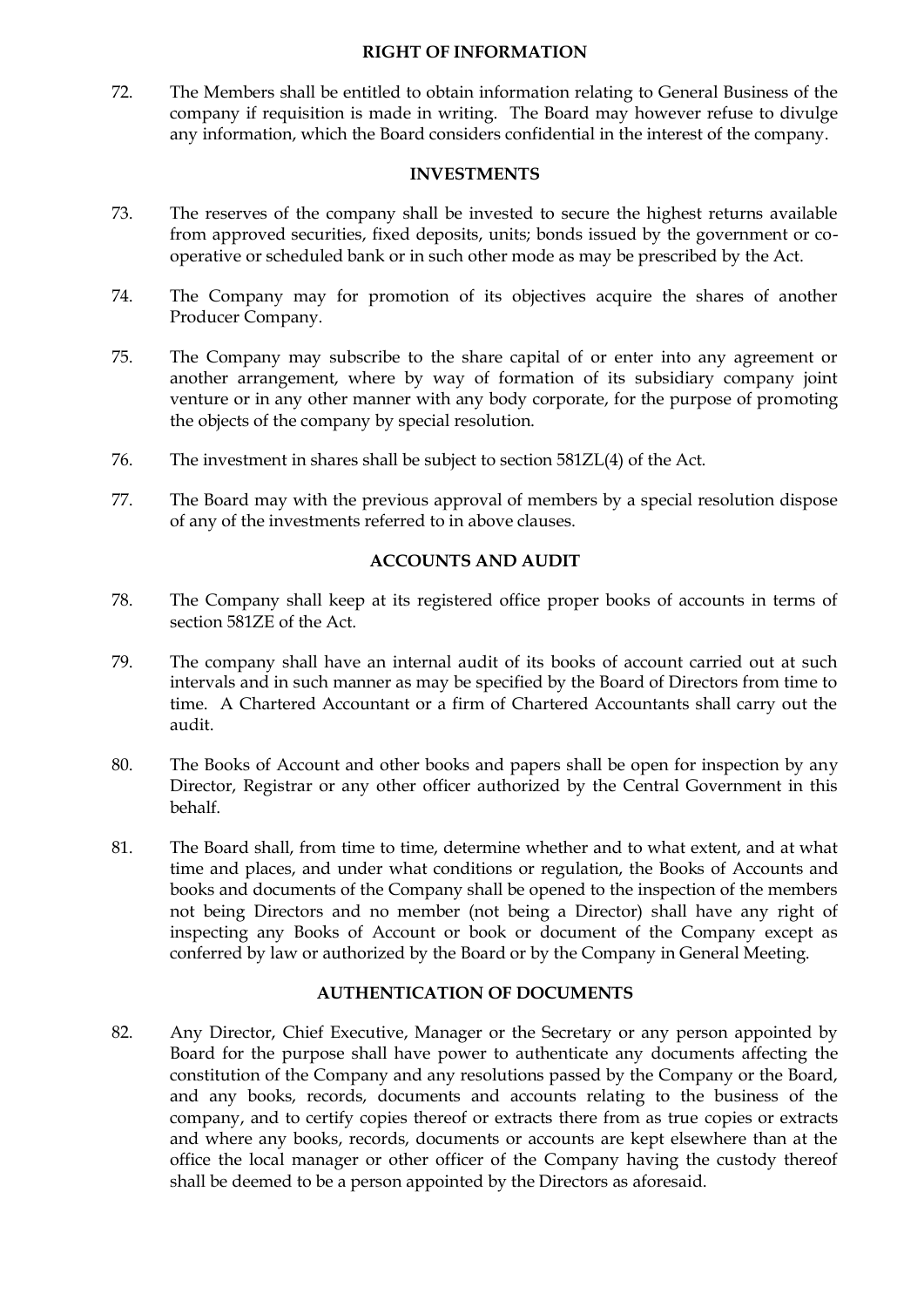83. A document purporting to be copy of a resolution of the Board or an extract from the Minutes of a meeting of the Board which is certified as such in accordance with the provisions of the last proceeding Article shall be conclusive evidence in favour of all persons dealing with the Company upon the faith thereof that such resolution has been duly passed or, as the case may be, that such extract is a true and accurate records of a duly constituted meeting of the Board.

#### **THE SEAL**

- 84. The Board will provide a Common Seal for the purposes of the Company and will have power from time to time to destroy the same and substitute a new seal in lieu thereof. The Board will provide for the safe custody of the seal for the time being and the authority of the Board or a committee of the Board will not use except the seal.
- 85. Every deed or other instrument, to which the seal of the Company is required to be affixed will, unless the same is executed by a duly constituted attorney, be signed by either two Directors or one director and the Chief Executive or Secretary or one Director and any other person appointed by the Board for the purpose; Provided that in respect of the share certificates the seal will be affixed in accordance with the provisions of the Companies (Issue of Share Certificates) Rules, 1960.

# **BOOKS AND DOCUMENTS**

86. The Books of Account shall be kept at the office or at such other place in India as the Board may decide.

### **SECRECY**

87. Subject to the provisions of the Act, every Director, Managing Director, Manager, Auditor, Secretary, Trustee, Member of a Committee, officer, servant or other person employed in the business of the company, shall, if so required by the Board before entering upon his duties as declaration pledging himself to observe a strict secrecy respecting all transaction of the Company, with the customers and the state of accounts with individuals and in matters relating thereto and shall by such declaration pledge himself not to reveal any of the matters which may come to his knowledge in the discharge of his duties except when required so to do by the Board or by any general meeting or by a Court of Law / by the persons to whom such matters relate and except so far as may be necessary in order to comply with any of the provisions in these presents contained. Nothing herein contained shall affect the powers of the Central Government or of any officer appointed by the Central Government to inquire or hold an investigation into the company's affairs.

### **INDEMNITY**

88. Subject to the provisions of the Act, and so far as such provision permit every Director, Manager, Auditor, Secretary and other officer or servant of the Company shall be indemnified by the Company against, and it shall be the duty of the Directors to pay out of funds of the Company, all costs, losses and expenses any such officer or servant may incur or become liable to by reason of any contract entered into or acts, deeds or things done or executed by him as such officer or servant or in anyway in the discharge of his duties and the amount for which such indemnity is provided shall immediately attach as a lien on the property of the Company and have priority over all other claims.

### WINDING UP

89. In all respect the winding up proceeding of the company when taken up shall be governed by the Act.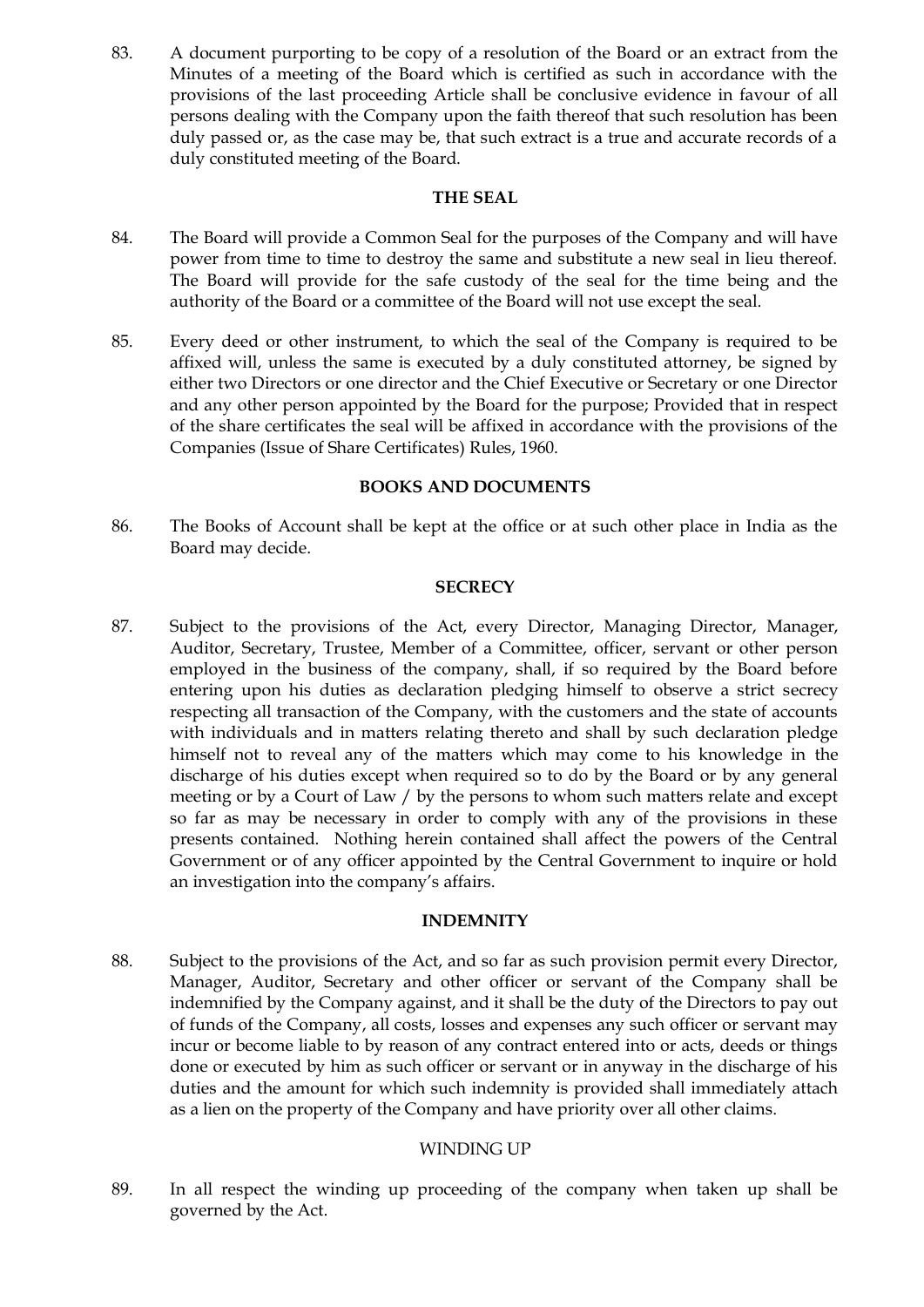We the several persons, whose name & addresses are subscribed, hereto are desirous of being formed into<br>a company in pursuance of the Article of Association and we respectively agree to take the number of<br>shares in the cap

| SI.<br>No.   | Name, addresses,<br>Descriptions and<br>Occupations and of<br>Subscribers                                                             | No. of<br>Equity<br>Shares<br>taken by<br>each<br>Subscriber | Signature<br>of<br>Subscriber | Signature, Names,<br>addresses, Descriptions<br>and<br>occupations<br>of witnesses                   |  |
|--------------|---------------------------------------------------------------------------------------------------------------------------------------|--------------------------------------------------------------|-------------------------------|------------------------------------------------------------------------------------------------------|--|
| L.           | Rushi Bisikeshan Naik, S/o.<br>Murli Naik, residing AT-<br>Sunakha, Merikote,<br>Badagada, Ganjam -761109<br>occ- Farmer              | 10                                                           |                               |                                                                                                      |  |
| $\mathbf{2}$ | Tukuna Malabisoyi, S/o.<br>Bishinatha Malabisoyi.<br>residing AT- Barabhania,<br>Merikote, Badagada,<br>Ganjam - 761109<br>Occ-Farmer | 10                                                           |                               | and signed in my presence, further I have verified their identification and satisfied                |  |
| ä,           | Khalia Gouda, S/o.<br>Duryodhan Gouda, residing<br>At-Goudagotha, Berhampur,<br>Odisha-761109                                         | 10                                                           | EY 6224                       | IN PRACTICE<br>SAHA<br>p.o-Jamurd<br>Prasad Saha<br>-768028                                          |  |
| 4.           | Rushia Swain, S/o. Gada<br>Swain, residing At-<br>Raibandha, Raibandha,<br>Badagada, Ganjam-761109<br>Occ-Farmer                      | 10                                                           | 2930 00                       | KUMAR<br>à<br>R/o-Panichhatar<br>S/o Sri Arjun<br>Dist-Bargarh<br>SECRE<br>CS DEEPAK<br>COMPANY<br>s |  |
| 5.           | Banita Gouda, D/o.<br>Udayanath Gouda, residing<br>At- Laxmipur, Karadabadi,<br>Tatabali, Surada, Ganjam -<br>761108<br>Occ-Farmer    | 10                                                           | alla Genta                    | I witness to subscribers who have subscribed                                                         |  |
| 6.           | Pratima Shing, S/o. Jatia<br>Naik, residing At- Burupada,<br>Burupada, Ganjam-761146<br>Occ-Farmer                                    | 10                                                           |                               | nyself of their identification particulars as filled                                                 |  |

**Marian Carolina**